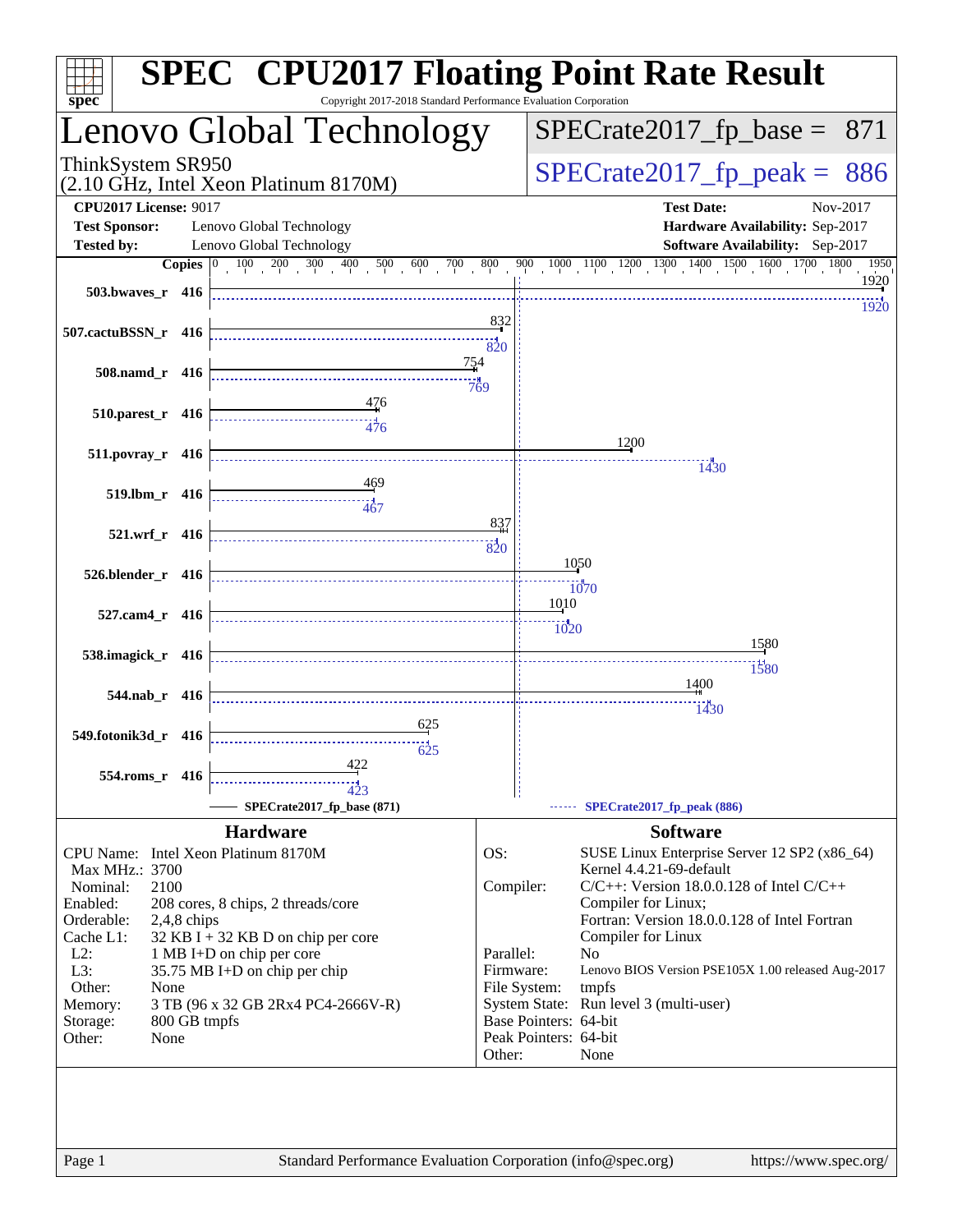

### Lenovo Global Technology

(2.10 GHz, Intel Xeon Platinum 8170M)

 $SPECTate2017_fp\_peak = 886$ 

 $SPECrate2017_fp\_base = 871$ 

**[Test Sponsor:](http://www.spec.org/auto/cpu2017/Docs/result-fields.html#TestSponsor)** Lenovo Global Technology **[Hardware Availability:](http://www.spec.org/auto/cpu2017/Docs/result-fields.html#HardwareAvailability)** Sep-2017 **[Tested by:](http://www.spec.org/auto/cpu2017/Docs/result-fields.html#Testedby)** Lenovo Global Technology **[Software Availability:](http://www.spec.org/auto/cpu2017/Docs/result-fields.html#SoftwareAvailability)** Sep-2017

**[CPU2017 License:](http://www.spec.org/auto/cpu2017/Docs/result-fields.html#CPU2017License)** 9017 **[Test Date:](http://www.spec.org/auto/cpu2017/Docs/result-fields.html#TestDate)** Nov-2017

#### **[Results Table](http://www.spec.org/auto/cpu2017/Docs/result-fields.html#ResultsTable)**

|                                  | <b>Base</b>   |                |       |                |       |                |       | <b>Peak</b>   |                |              |                |              |                |              |
|----------------------------------|---------------|----------------|-------|----------------|-------|----------------|-------|---------------|----------------|--------------|----------------|--------------|----------------|--------------|
| <b>Benchmark</b>                 | <b>Copies</b> | <b>Seconds</b> | Ratio | <b>Seconds</b> | Ratio | <b>Seconds</b> | Ratio | <b>Copies</b> | <b>Seconds</b> | <b>Ratio</b> | <b>Seconds</b> | <b>Ratio</b> | <b>Seconds</b> | <b>Ratio</b> |
| 503.bwaves_r                     | 416           | 2174           | 1920  | 2172           | 1920  | 2169           | 1920  | 416           | 2174           | 1920         | 2171           | 1920         | 2171           | 1920         |
| 507.cactuBSSN r                  | 416           | 634            | 831   | 633            | 832   | 631            | 835   | 416           | 641            | 821          | 642            | 820          | 644            | 817          |
| $508$ .namd $_r$                 | 416           | 524            | 754   | 524            | 754   | 518            | 763   | 416           | 511            | 773          | 514            | 769          | 517            | 764          |
| 510.parest_r                     | 416           | 2257           | 482   | 2288           | 476   | 2291           | 475   | 416           | 2288           | 476          | 2291           | 475          | 2286           | 476          |
| 511.povray_r                     | 416           | 805            | 1210  | 809            | 1200  | 808            | 1200  | 416           | 677            | 1430         | 679            | 1430         | 676            | 1440         |
| 519.lbm r                        | 416           | 934            | 469   | 934            | 470   | 934            | 469   | 416           | 937            | 468          | 939            | 467          | 940            | 467          |
| $521$ .wrf r                     | 416           | 1097           | 850   | 1114           | 837   | 1122           | 830   | 416           | 1137           | 820          | 1137           | 819          | 1135           | 821          |
| 526.blender r                    | 416           | 605            | 1050  | 602            | 1050  | 603            | 1050  | 416           | 594            | 1070         | 594            | 1070         | 597            | 1060         |
| $527.cam4_r$                     | 416           | 723            | 1010  | 722            | 1010  | 721            | 1010  | 416           | 710            | 1030         | 713            | 1020         | 711            | 1020         |
| 538.imagick_r                    | 416           | 653            | 1580  | 653            | 1580  | 653            | 1580  | 416           | 653            | 1580         | 659            | 1570         | 653            | 1580         |
| $544$ .nab r                     | 416           | 499            | 1400  | 504            | 1390  | 501            | 1400  | 416           | 493            | 1420         | 490            | 1430         | 491            | 1430         |
| 549.fotonik3d r                  | 416           | 2597           | 624   | 2595           | 625   | 2595           | 625   | 416           | 2595           | 625          | 2595           | 625          | 2596           | 624          |
| 554.roms r                       | 416           | 1566           | 422   | 1568           | 421   | 1566           | 422   | 416           | 1561           | 423          | 1562           | 423          | 1557           | 425          |
| $SPECrate2017_fp\_base =$<br>871 |               |                |       |                |       |                |       |               |                |              |                |              |                |              |

**[SPECrate2017\\_fp\\_peak =](http://www.spec.org/auto/cpu2017/Docs/result-fields.html#SPECrate2017fppeak) 886**

Results appear in the [order in which they were run](http://www.spec.org/auto/cpu2017/Docs/result-fields.html#RunOrder). Bold underlined text [indicates a median measurement](http://www.spec.org/auto/cpu2017/Docs/result-fields.html#Median).

#### **[Submit Notes](http://www.spec.org/auto/cpu2017/Docs/result-fields.html#SubmitNotes)**

 The numactl mechanism was used to bind copies to processors. The config file option 'submit' was used to generate numactl commands to bind each copy to a specific processor. For details, please see the config file.

#### **[Operating System Notes](http://www.spec.org/auto/cpu2017/Docs/result-fields.html#OperatingSystemNotes)**

 Stack size set to unlimited using "ulimit -s unlimited" Tmpfs filesystem can be set with: mount -t tmpfs -o size=800g tmpfs /home Process tuning setting: echo 50000 > /proc/sys/kernel/sched\_cfs\_bandwidth\_slice\_us echo 240000000 > /proc/sys/kernel/sched\_latency\_ns echo 5000000 > /proc/sys/kernel/sched\_migration\_cost\_ns echo 100000000 > /proc/sys/kernel/sched\_min\_granularity\_ns echo 150000000 > /proc/sys/kernel/sched\_wakeup\_granularity\_ns

#### **[General Notes](http://www.spec.org/auto/cpu2017/Docs/result-fields.html#GeneralNotes)**

Environment variables set by runcpu before the start of the run: LD\_LIBRARY\_PATH = "/home/cpu2017.1.0.2.ic18.0/lib/ia32:/home/cpu2017.1.0.2.ic18.0/lib/intel64" LD\_LIBRARY\_PATH = "\$LD\_LIBRARY\_PATH:/home/cpu2017.1.0.2.ic18.0/je5.0.1-32:/home/cpu2017.1.0.2.ic18.0/je5.0.1-64" Binaries compiled on a system with 1x Intel Core i7-4790 CPU + 32GB RAM memory using Redhat Enterprise Linux 7.4

**(Continued on next page)**

| Page 2 | Standard Performance Evaluation Corporation (info@spec.org) | https://www.spec.org/ |
|--------|-------------------------------------------------------------|-----------------------|
|--------|-------------------------------------------------------------|-----------------------|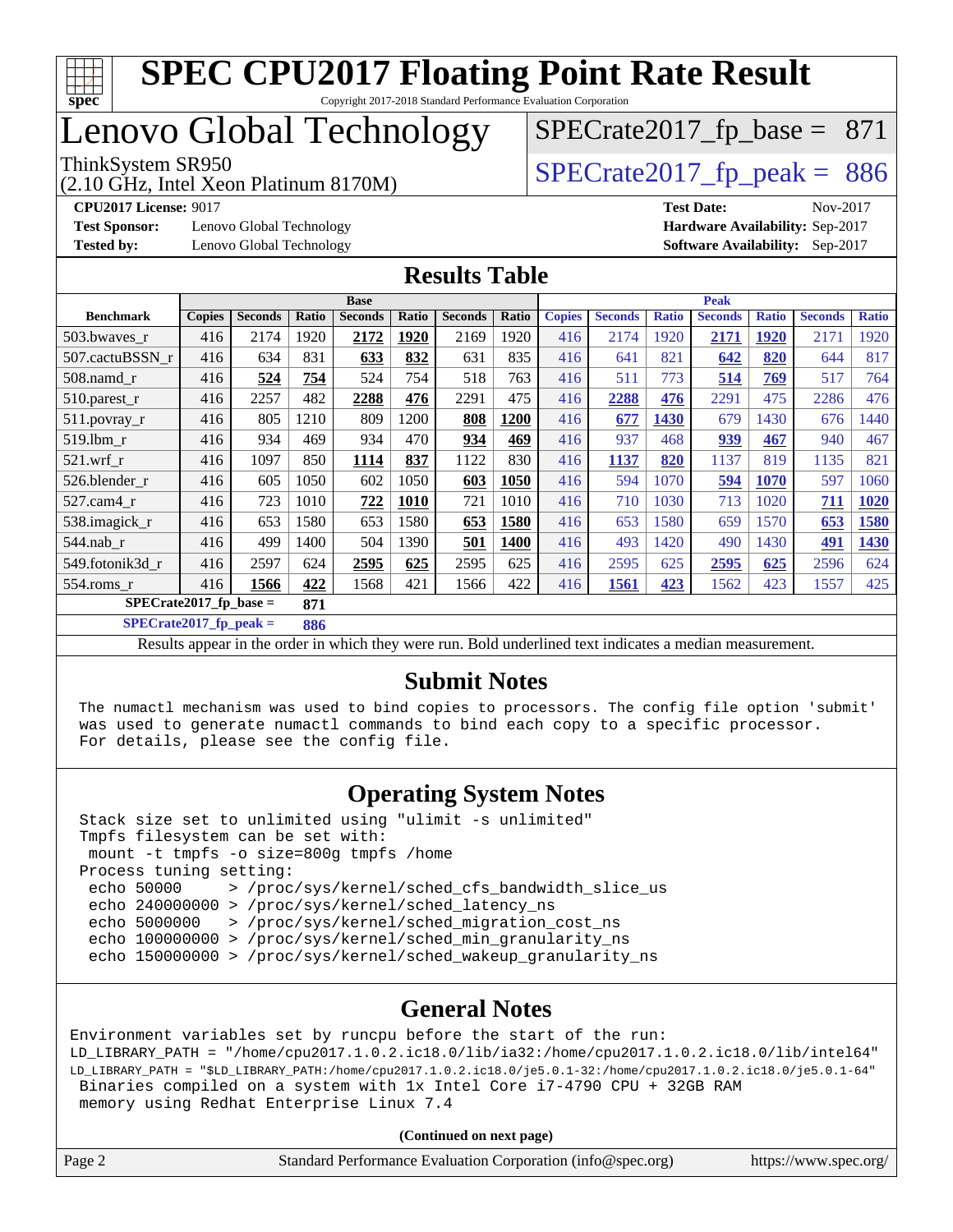

### Lenovo Global Technology

ThinkSystem SR950<br>  $\frac{10.644 \times 10^{14} \text{ J}}{20.10 \times 10^{14} \text{ J}}$  [SPECrate2017\\_fp\\_peak =](http://www.spec.org/auto/cpu2017/Docs/result-fields.html#SPECrate2017fppeak) 886

 $SPECTate2017_fp\_base = 871$ 

(2.10 GHz, Intel Xeon Platinum 8170M)

**[Test Sponsor:](http://www.spec.org/auto/cpu2017/Docs/result-fields.html#TestSponsor)** Lenovo Global Technology **[Hardware Availability:](http://www.spec.org/auto/cpu2017/Docs/result-fields.html#HardwareAvailability)** Sep-2017 **[Tested by:](http://www.spec.org/auto/cpu2017/Docs/result-fields.html#Testedby)** Lenovo Global Technology **[Software Availability:](http://www.spec.org/auto/cpu2017/Docs/result-fields.html#SoftwareAvailability)** Sep-2017

**[CPU2017 License:](http://www.spec.org/auto/cpu2017/Docs/result-fields.html#CPU2017License)** 9017 **[Test Date:](http://www.spec.org/auto/cpu2017/Docs/result-fields.html#TestDate)** Nov-2017

#### **[General Notes \(Continued\)](http://www.spec.org/auto/cpu2017/Docs/result-fields.html#GeneralNotes)**

 Transparent Huge Pages enabled by default Prior to runcpu invocation Filesystem page cache synced and cleared with: sync; echo 3> /proc/sys/vm/drop\_caches runcpu command invoked through numactl i.e.: numactl --interleave=all runcpu <etc>

#### **[Platform Notes](http://www.spec.org/auto/cpu2017/Docs/result-fields.html#PlatformNotes)**

BIOS configuration: Choose Operating Mode set to Maximum Performance SNC set to Enable Hardware Prefetcher set to Disable DCU Streamer Prefetcher set to Disable MONITORMWAIT set to Enable Execute Disable Bit set to Disable Trusted Execution Technology set to Enable Per Core Pstate set to Disable XPT Prefetcher set to Enable Stale AtoS set to Enable LLC Deadline Alloc set to Enable Sysinfo program /home/cpu2017.1.0.2.ic18.0/bin/sysinfo Rev: r5797 of 2017-06-14 96c45e4568ad54c135fd618bcc091c0f running on linux-boxi Thu Nov 23 00:13:42 2017 SUT (System Under Test) info as seen by some common utilities. For more information on this section, see <https://www.spec.org/cpu2017/Docs/config.html#sysinfo> From /proc/cpuinfo model name : Intel(R) Xeon(R) Platinum 8170M CPU @ 2.10GHz 8 "physical id"s (chips) 416 "processors" cores, siblings (Caution: counting these is hw and system dependent. The following excerpts from /proc/cpuinfo might not be reliable. Use with caution.) cpu cores : 26 siblings : 52 physical 0: cores 0 1 2 3 4 5 6 8 9 10 11 12 13 16 17 18 19 20 21 22 24 25 26 27 28 29 physical 1: cores 0 1 2 3 4 5 6 8 9 10 11 12 13 16 17 18 19 20 21 22 24 25 26 27 28 29 physical 2: cores 0 1 2 3 4 5 6 8 9 10 11 12 13 16 17 18 19 20 21 22 24 25 26 27 28 29 physical 3: cores 0 1 2 3 4 5 6 8 9 10 11 12 13 16 17 18 19 20 21 22 24 25 26 27 28 29 physical 4: cores 0 1 2 3 4 5 6 8 9 10 11 12 13 16 17 18 19 20 21 22 24 25 26 27 28 **(Continued on next page)**

Page 3 Standard Performance Evaluation Corporation [\(info@spec.org\)](mailto:info@spec.org) <https://www.spec.org/>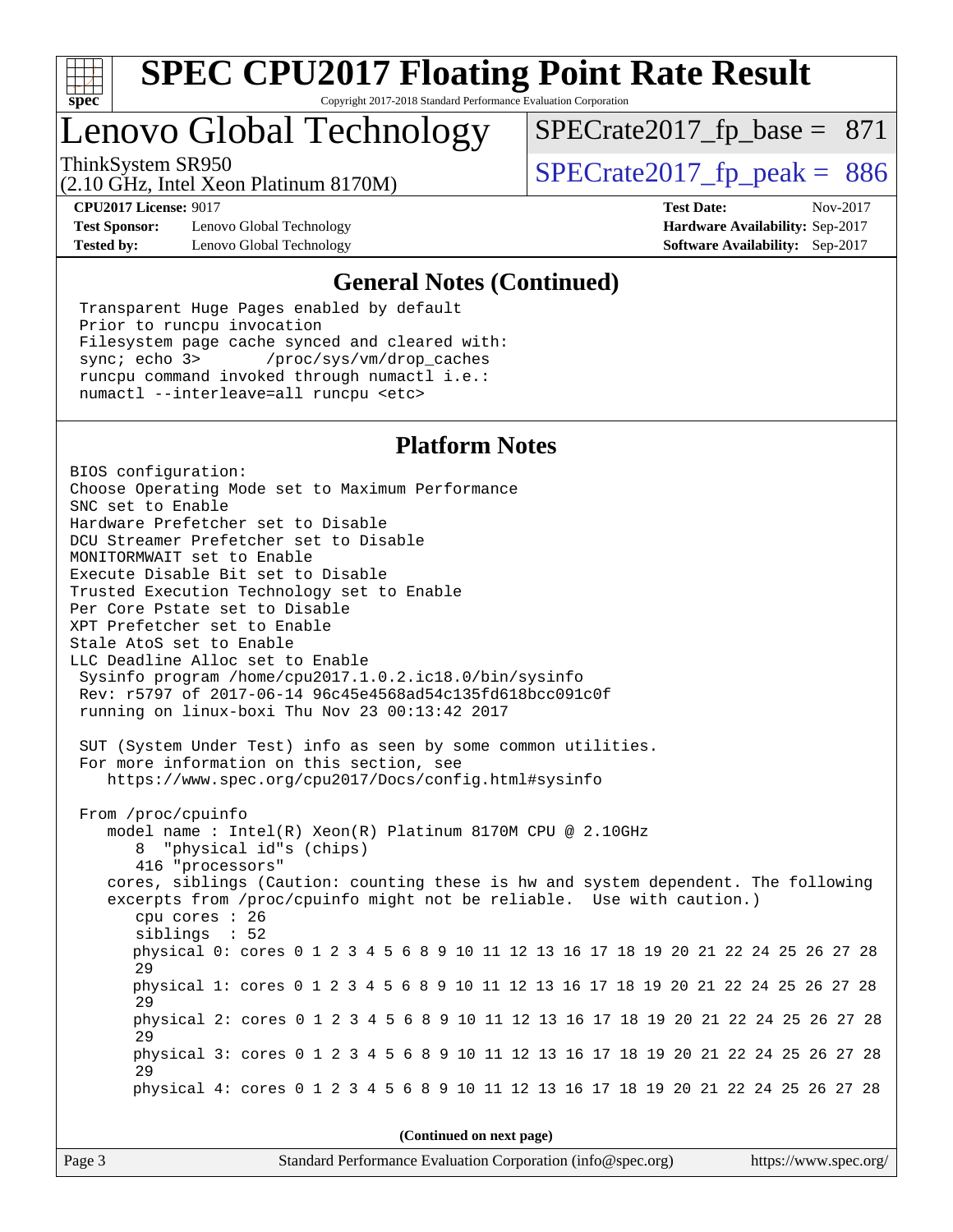

**(Continued on next page)**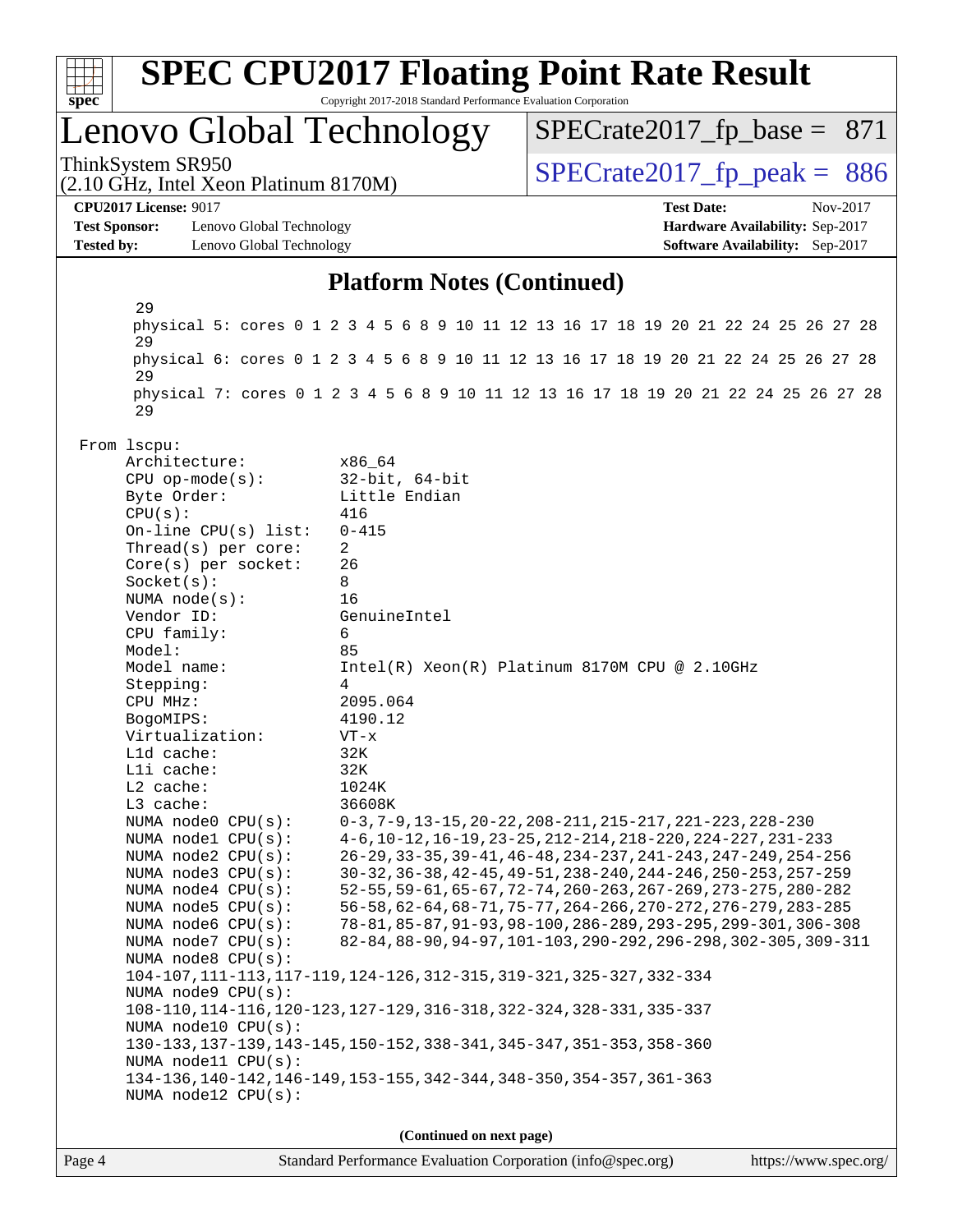

### Lenovo Global Technology

ThinkSystem SR950<br>(2.10 GHz, Intel Xeon Platinum 8170M)  $SPECrate2017_fp\_peak = 886$ 

 $SPECTate2017_fp\_base = 871$ 

### (2.10 GHz, Intel Xeon Platinum 8170M)

**[Test Sponsor:](http://www.spec.org/auto/cpu2017/Docs/result-fields.html#TestSponsor)** Lenovo Global Technology **[Hardware Availability:](http://www.spec.org/auto/cpu2017/Docs/result-fields.html#HardwareAvailability)** Sep-2017 **[Tested by:](http://www.spec.org/auto/cpu2017/Docs/result-fields.html#Testedby)** Lenovo Global Technology **[Software Availability:](http://www.spec.org/auto/cpu2017/Docs/result-fields.html#SoftwareAvailability)** Sep-2017

**[CPU2017 License:](http://www.spec.org/auto/cpu2017/Docs/result-fields.html#CPU2017License)** 9017 **[Test Date:](http://www.spec.org/auto/cpu2017/Docs/result-fields.html#TestDate)** Nov-2017

#### **[Platform Notes \(Continued\)](http://www.spec.org/auto/cpu2017/Docs/result-fields.html#PlatformNotes)**

 156-159,163-165,169-171,176-178,364-367,371-373,377-379,384-386 NUMA node13 CPU(s): 160-162,166-168,172-175,179-181,368-370,374-376,380-383,387-389 NUMA node14 CPU(s): 182-185,189-191,195-197,202-204,390-393,397-399,403-405,410-412 NUMA node15 CPU(s): 186-188,192-194,198-201,205-207,394-396,400-402,406-409,413-415 Flags: fpu vme de pse tsc msr pae mce cx8 apic sep mtrr pge mca cmov pat pse36 clflush dts acpi mmx fxsr sse sse2 ss ht tm pbe syscall nx pdpe1gb rdtscp lm constant\_tsc art arch\_perfmon pebs bts rep\_good nopl xtopology nonstop\_tsc aperfmperf eagerfpu pni pclmulqdq dtes64 monitor ds\_cpl vmx smx est tm2 ssse3 sdbg fma cx16 xtpr pdcm pcid dca sse4\_1 sse4\_2 x2apic movbe popcnt tsc\_deadline\_timer aes xsave avx f16c rdrand lahf\_lm abm 3dnowprefetch ida arat epb pln pts dtherm intel\_pt tpr\_shadow vnmi flexpriority ept vpid fsgsbase tsc\_adjust bmi1 hle avx2 smep bmi2 erms invpcid rtm cqm mpx avx512f avx512dq rdseed adx smap clflushopt clwb avx512cd avx512bw avx512vl xsaveopt xsavec xgetbv1 cqm\_llc cqm\_occup\_llc /proc/cpuinfo cache data cache size : 36608 KB From numactl --hardware WARNING: a numactl 'node' might or might not correspond to a physical chip. available: 16 nodes (0-15) node 0 cpus: 0 1 2 3 7 8 9 13 14 15 20 21 22 208 209 210 211 215 216 217 221 222 223 228 229 230 node 0 size: 192984 MB node 0 free: 192422 MB node 1 cpus: 4 5 6 10 11 12 16 17 18 19 23 24 25 212 213 214 218 219 220 224 225 226 227 231 232 233 node 1 size: 193528 MB node 1 free: 192985 MB node 2 cpus: 26 27 28 29 33 34 35 39 40 41 46 47 48 234 235 236 237 241 242 243 247 248 249 254 255 256 node 2 size: 193528 MB node 2 free: 193005 MB node 3 cpus: 30 31 32 36 37 38 42 43 44 45 49 50 51 238 239 240 244 245 246 250 251 252 253 257 258 259 node 3 size: 193528 MB node 3 free: 187919 MB node 4 cpus: 52 53 54 55 59 60 61 65 66 67 72 73 74 260 261 262 263 267 268 269 273 274 275 280 281 282 node 4 size: 193528 MB node 4 free: 193021 MB node 5 cpus: 56 57 58 62 63 64 68 69 70 71 75 76 77 264 265 266 270 271 272 276 277 278 279 283 284 285 node 5 size: 193528 MB node 5 free: 193020 MB **(Continued on next page)**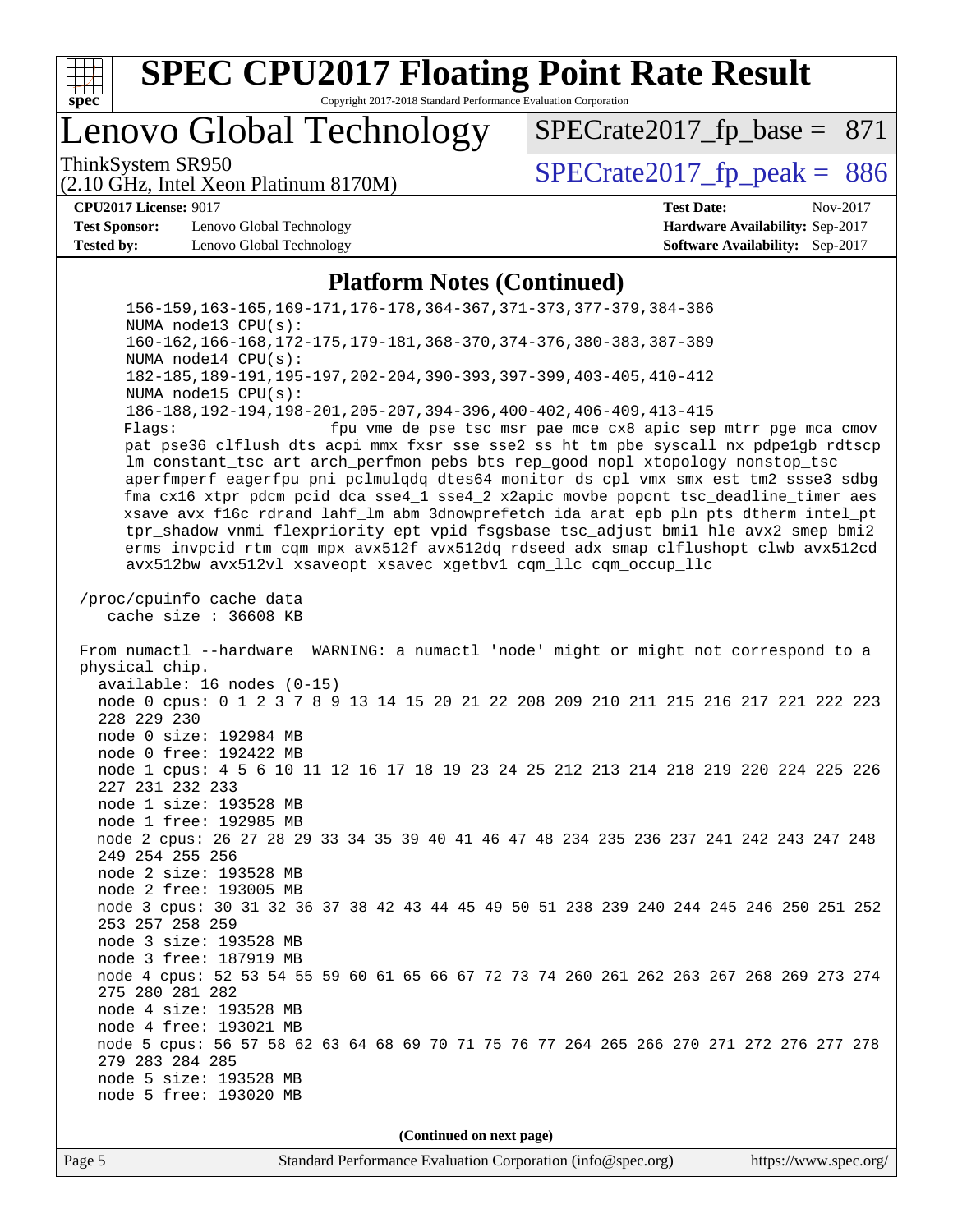

### Lenovo Global Technology

 $SPECrate2017_fp\_base = 871$ 

(2.10 GHz, Intel Xeon Platinum 8170M) ThinkSystem SR950<br>(2.10 GHz, Intel Xeon Platinum 8170M)  $SPECrate2017_fp\_peak = 886$ 

**[Test Sponsor:](http://www.spec.org/auto/cpu2017/Docs/result-fields.html#TestSponsor)** Lenovo Global Technology **[Hardware Availability:](http://www.spec.org/auto/cpu2017/Docs/result-fields.html#HardwareAvailability)** Sep-2017 **[Tested by:](http://www.spec.org/auto/cpu2017/Docs/result-fields.html#Testedby)** Lenovo Global Technology **[Software Availability:](http://www.spec.org/auto/cpu2017/Docs/result-fields.html#SoftwareAvailability)** Sep-2017

**[CPU2017 License:](http://www.spec.org/auto/cpu2017/Docs/result-fields.html#CPU2017License)** 9017 **[Test Date:](http://www.spec.org/auto/cpu2017/Docs/result-fields.html#TestDate)** Nov-2017

#### **[Platform Notes \(Continued\)](http://www.spec.org/auto/cpu2017/Docs/result-fields.html#PlatformNotes)**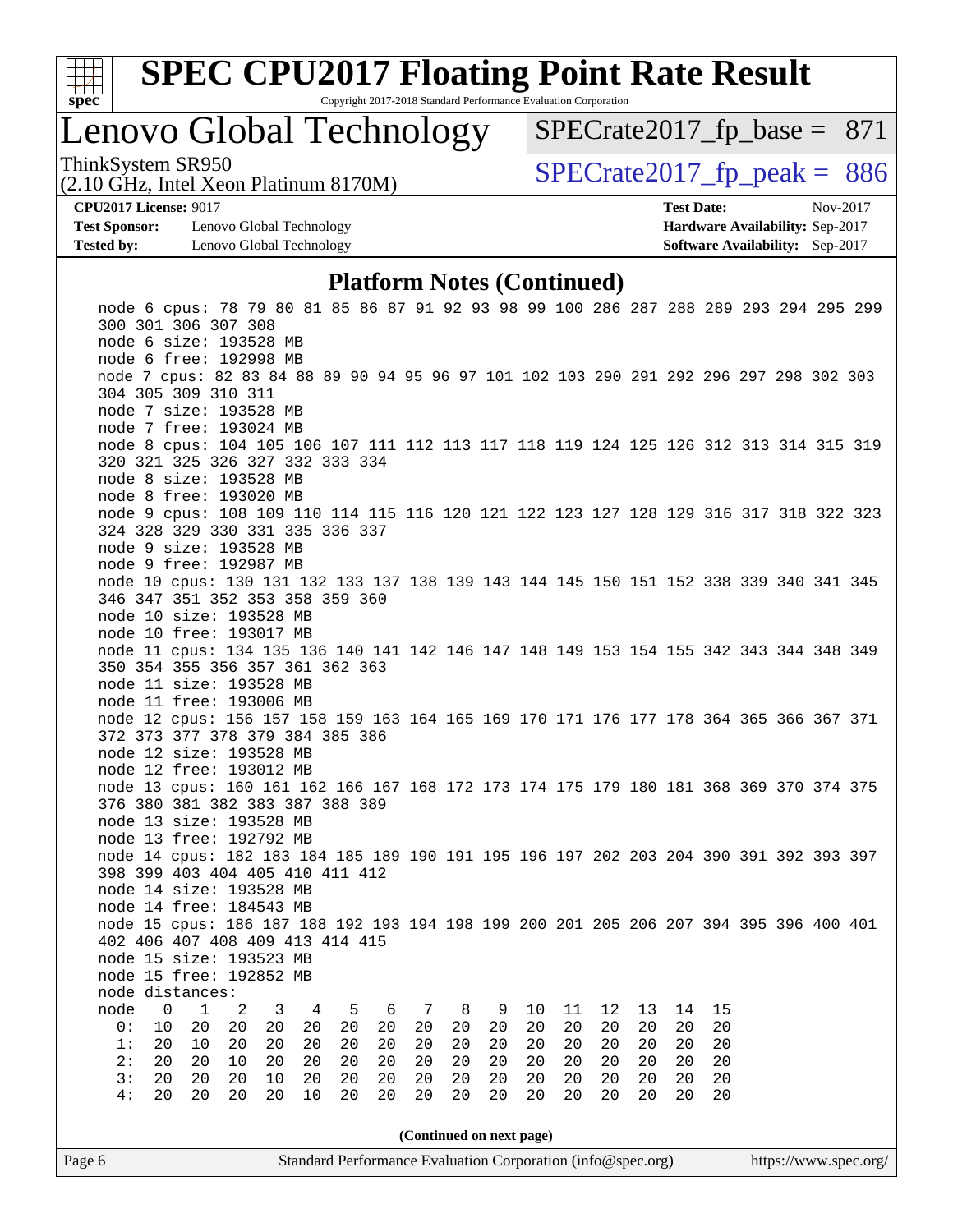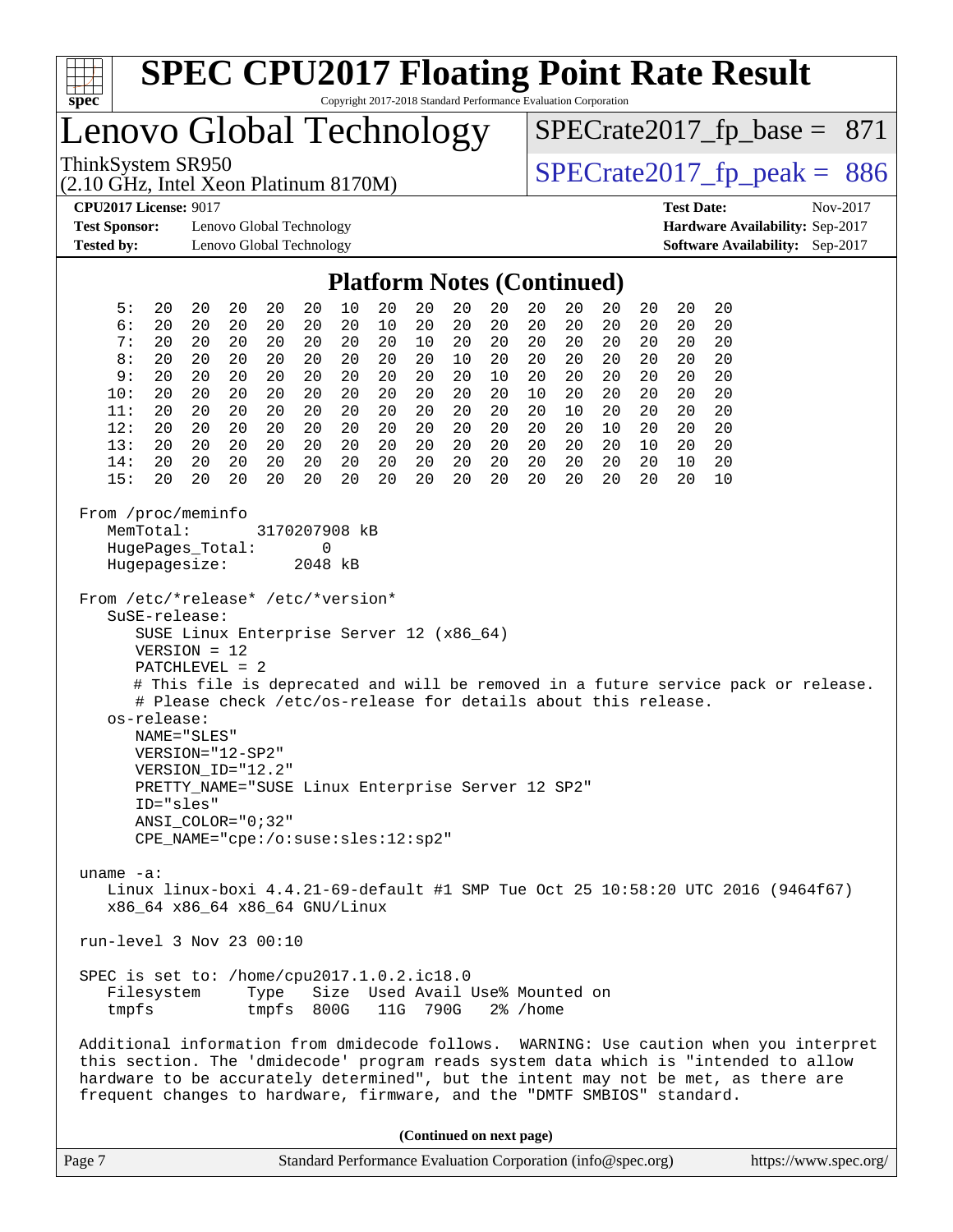

## **[SPEC CPU2017 Floating Point Rate Result](http://www.spec.org/auto/cpu2017/Docs/result-fields.html#SPECCPU2017FloatingPointRateResult)**

Copyright 2017-2018 Standard Performance Evaluation Corporation

# Lenovo Global Technology

 $SPECTate2017_fp\_peak = 886$ [SPECrate2017\\_fp\\_base =](http://www.spec.org/auto/cpu2017/Docs/result-fields.html#SPECrate2017fpbase) 871

(2.10 GHz, Intel Xeon Platinum 8170M)

**[Test Sponsor:](http://www.spec.org/auto/cpu2017/Docs/result-fields.html#TestSponsor)** Lenovo Global Technology **[Hardware Availability:](http://www.spec.org/auto/cpu2017/Docs/result-fields.html#HardwareAvailability)** Sep-2017 **[Tested by:](http://www.spec.org/auto/cpu2017/Docs/result-fields.html#Testedby)** Lenovo Global Technology **[Software Availability:](http://www.spec.org/auto/cpu2017/Docs/result-fields.html#SoftwareAvailability)** Sep-2017

**[CPU2017 License:](http://www.spec.org/auto/cpu2017/Docs/result-fields.html#CPU2017License)** 9017 **[Test Date:](http://www.spec.org/auto/cpu2017/Docs/result-fields.html#TestDate)** Nov-2017

#### **[Platform Notes \(Continued\)](http://www.spec.org/auto/cpu2017/Docs/result-fields.html#PlatformNotes)**

 BIOS Lenovo -[PSE105X-1.00]- 08/17/2017 Memory: 96x Samsung M393A4K40BB2-CTD 32 GB 2 rank 2666

(End of data from sysinfo program)

#### **[Compiler Version Notes](http://www.spec.org/auto/cpu2017/Docs/result-fields.html#CompilerVersionNotes)**

| Page 8 |                                                                                               | Standard Performance Evaluation Corporation (info@spec.org) | https://www.spec.org/ |
|--------|-----------------------------------------------------------------------------------------------|-------------------------------------------------------------|-----------------------|
|        |                                                                                               | (Continued on next page)                                    |                       |
|        |                                                                                               |                                                             |                       |
|        | Copyright (C) 1985-2017 Intel Corporation. All rights reserved.                               |                                                             |                       |
|        | Copyright (C) 1985-2017 Intel Corporation. All rights reserved.<br>icc (ICC) 18.0.0 20170811  |                                                             |                       |
|        | icpc (ICC) 18.0.0 20170811                                                                    | _______________________________                             |                       |
| CC.    | 511.povray_r(base) 526.blender_r(base)                                                        |                                                             |                       |
|        |                                                                                               |                                                             |                       |
|        | icpc (ICC) 18.0.0 20170811<br>Copyright (C) 1985-2017 Intel Corporation. All rights reserved. |                                                             |                       |
|        | CXXC 508.namd_r(peak) 510.parest_r(peak)                                                      |                                                             |                       |
|        |                                                                                               |                                                             |                       |
|        | icpc (ICC) 18.0.0 20170811<br>Copyright (C) 1985-2017 Intel Corporation. All rights reserved. |                                                             |                       |
|        | CXXC 508.namd_r(base) 510.parest_r(base)                                                      |                                                             |                       |
|        |                                                                                               |                                                             |                       |
|        | icc (ICC) 18.0.0 20170811<br>Copyright (C) 1985-2017 Intel Corporation. All rights reserved.  |                                                             |                       |
| CC     | 519.1bm_r(peak) 544.nab_r(peak)                                                               |                                                             |                       |
|        |                                                                                               |                                                             |                       |
|        | Copyright (C) 1985-2017 Intel Corporation. All rights reserved.                               |                                                             |                       |
|        | icc (ICC) 18.0.0 20170811                                                                     |                                                             |                       |
| CC     | 519.1bm_r(base) 538.imagick_r(base, peak) 544.nab_r(base)                                     |                                                             |                       |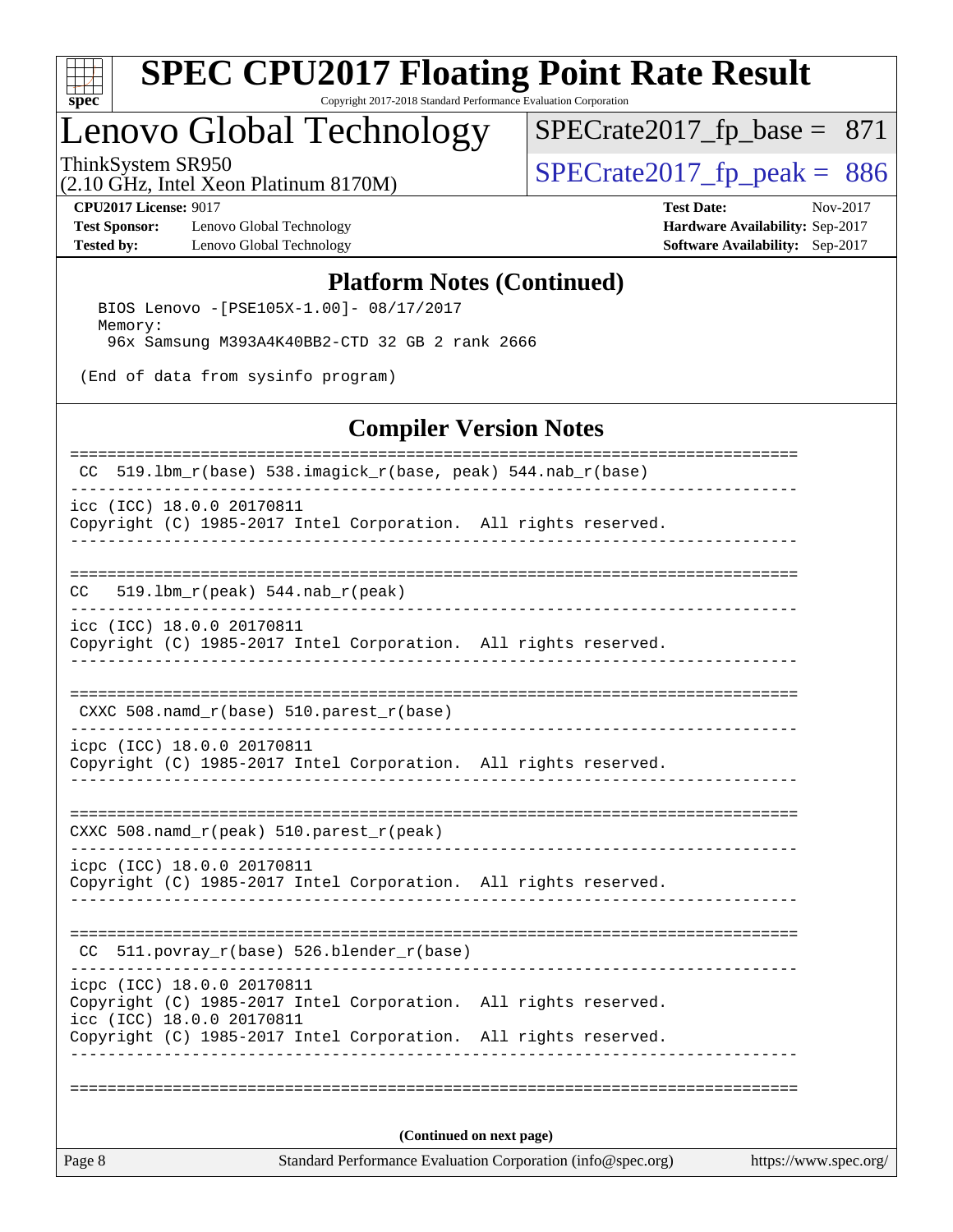

## **[SPEC CPU2017 Floating Point Rate Result](http://www.spec.org/auto/cpu2017/Docs/result-fields.html#SPECCPU2017FloatingPointRateResult)**

Copyright 2017-2018 Standard Performance Evaluation Corporation

### Lenovo Global Technology

ThinkSystem SR950<br>  $(2.10 \text{ GHz})$  Intel Xeon Platinum 8170M) [SPECrate2017\\_fp\\_peak =](http://www.spec.org/auto/cpu2017/Docs/result-fields.html#SPECrate2017fppeak) 886

[SPECrate2017\\_fp\\_base =](http://www.spec.org/auto/cpu2017/Docs/result-fields.html#SPECrate2017fpbase) 871

(2.10 GHz, Intel Xeon Platinum 8170M)

**[Tested by:](http://www.spec.org/auto/cpu2017/Docs/result-fields.html#Testedby)** Lenovo Global Technology **[Software Availability:](http://www.spec.org/auto/cpu2017/Docs/result-fields.html#SoftwareAvailability)** Sep-2017

**[CPU2017 License:](http://www.spec.org/auto/cpu2017/Docs/result-fields.html#CPU2017License)** 9017 **[Test Date:](http://www.spec.org/auto/cpu2017/Docs/result-fields.html#TestDate)** Nov-2017 **[Test Sponsor:](http://www.spec.org/auto/cpu2017/Docs/result-fields.html#TestSponsor)** Lenovo Global Technology **[Hardware Availability:](http://www.spec.org/auto/cpu2017/Docs/result-fields.html#HardwareAvailability)** Sep-2017

#### **[Compiler Version Notes \(Continued\)](http://www.spec.org/auto/cpu2017/Docs/result-fields.html#CompilerVersionNotes)**

| Page 9                                                                                   |                                                         |  |  | Standard Performance Evaluation Corporation (info@spec.org)                                                   |  |  |                                                                          | https://www.spec.org/ |
|------------------------------------------------------------------------------------------|---------------------------------------------------------|--|--|---------------------------------------------------------------------------------------------------------------|--|--|--------------------------------------------------------------------------|-----------------------|
|                                                                                          | (Continued on next page)                                |  |  |                                                                                                               |  |  |                                                                          |                       |
|                                                                                          | $CC$ 521.wrf_r(base) 527.cam4_r(base)                   |  |  |                                                                                                               |  |  | _______________________________                                          |                       |
|                                                                                          | ifort (IFORT) 18.0.0 20170811                           |  |  | Copyright (C) 1985-2017 Intel Corporation. All rights reserved.                                               |  |  |                                                                          |                       |
|                                                                                          | $FC 554.rows_r (peak)$                                  |  |  |                                                                                                               |  |  |                                                                          |                       |
|                                                                                          |                                                         |  |  |                                                                                                               |  |  |                                                                          |                       |
|                                                                                          | ifort (IFORT) 18.0.0 20170811                           |  |  | Copyright (C) 1985-2017 Intel Corporation. All rights reserved.                                               |  |  |                                                                          |                       |
|                                                                                          |                                                         |  |  |                                                                                                               |  |  | FC 503.bwaves_r(base, peak) 549.fotonik3d_r(base, peak) 554.roms_r(base) |                       |
|                                                                                          |                                                         |  |  |                                                                                                               |  |  |                                                                          |                       |
|                                                                                          | ifort (IFORT) 18.0.0 20170811                           |  |  | Copyright (C) 1985-2017 Intel Corporation.<br>Copyright (C) 1985-2017 Intel Corporation. All rights reserved. |  |  | All rights reserved.                                                     |                       |
|                                                                                          | icc (ICC) 18.0.0 20170811                               |  |  | Copyright (C) 1985-2017 Intel Corporation. All rights reserved.                                               |  |  |                                                                          |                       |
|                                                                                          | icpc (ICC) 18.0.0 20170811                              |  |  |                                                                                                               |  |  |                                                                          |                       |
| FC                                                                                       | 507.cactuBSSN_r(peak)                                   |  |  |                                                                                                               |  |  |                                                                          |                       |
|                                                                                          |                                                         |  |  | Copyright (C) 1985-2017 Intel Corporation. All rights reserved.                                               |  |  |                                                                          |                       |
| icpc (ICC) 18.0.0 20170811<br>icc (ICC) 18.0.0 20170811<br>ifort (IFORT) 18.0.0 20170811 |                                                         |  |  | Copyright (C) 1985-2017 Intel Corporation.                                                                    |  |  | All rights reserved.                                                     |                       |
|                                                                                          |                                                         |  |  | Copyright (C) 1985-2017 Intel Corporation. All rights reserved.                                               |  |  |                                                                          |                       |
|                                                                                          | FC 507.cactuBSSN_r(base)                                |  |  |                                                                                                               |  |  |                                                                          |                       |
|                                                                                          |                                                         |  |  |                                                                                                               |  |  |                                                                          |                       |
|                                                                                          |                                                         |  |  | Copyright (C) 1985-2017 Intel Corporation. All rights reserved.                                               |  |  |                                                                          |                       |
|                                                                                          | icpc (ICC) 18.0.0 20170811<br>icc (ICC) 18.0.0 20170811 |  |  | Copyright (C) 1985-2017 Intel Corporation. All rights reserved.                                               |  |  |                                                                          |                       |
| CC                                                                                       |                                                         |  |  | 511.povray_r(peak) 526.blender_r(peak)                                                                        |  |  |                                                                          |                       |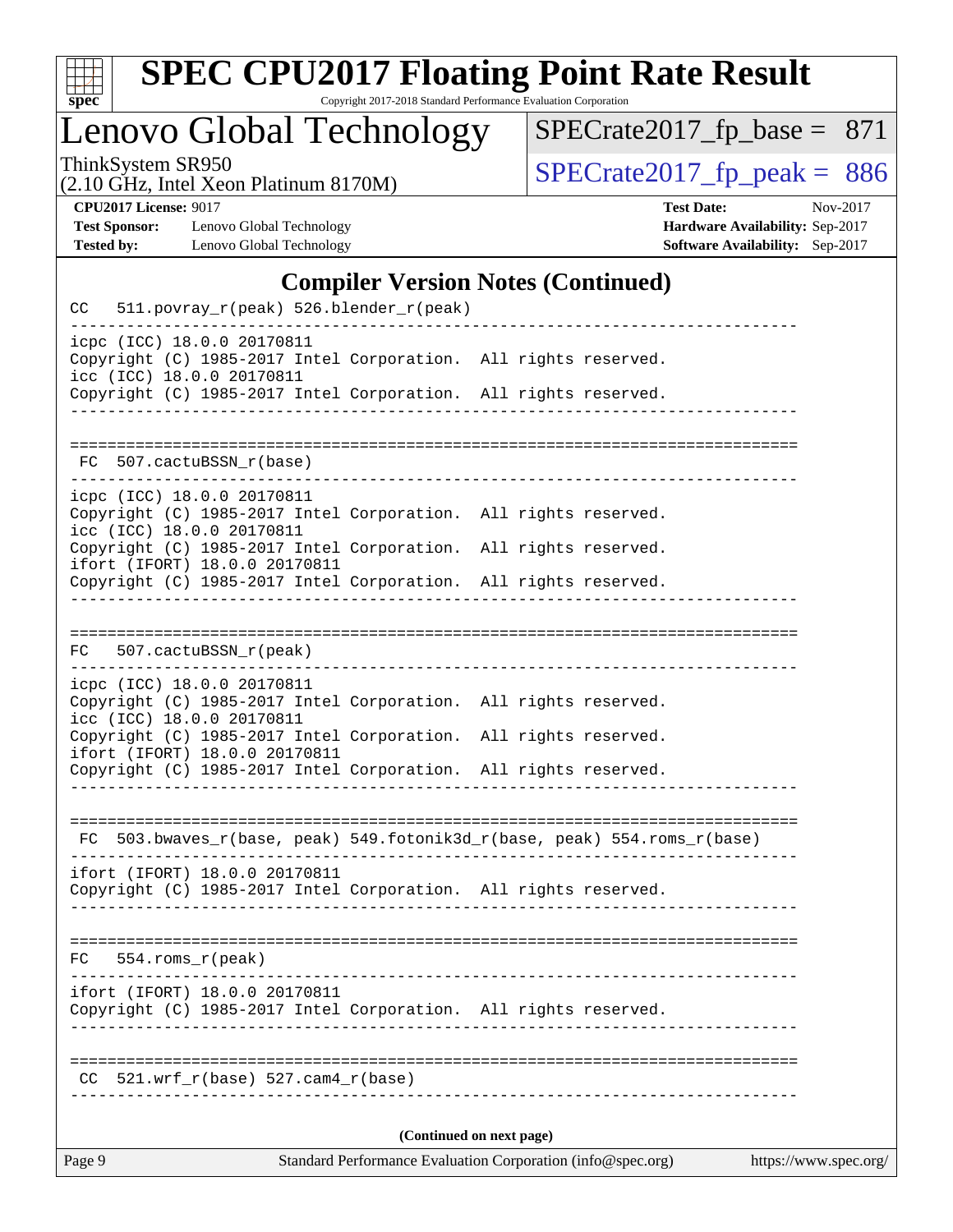

### Lenovo Global Technology

ThinkSystem SR950<br>(2.10 GHz, Intel Xeon Platinum 8170M)  $SPECrate2017_fp\_peak = 886$ 

 $SPECTate2017_fp\_base = 871$ 

(2.10 GHz, Intel Xeon Platinum 8170M)

**[Test Sponsor:](http://www.spec.org/auto/cpu2017/Docs/result-fields.html#TestSponsor)** Lenovo Global Technology **[Hardware Availability:](http://www.spec.org/auto/cpu2017/Docs/result-fields.html#HardwareAvailability)** Sep-2017 **[Tested by:](http://www.spec.org/auto/cpu2017/Docs/result-fields.html#Testedby)** Lenovo Global Technology **[Software Availability:](http://www.spec.org/auto/cpu2017/Docs/result-fields.html#SoftwareAvailability)** Sep-2017

**[CPU2017 License:](http://www.spec.org/auto/cpu2017/Docs/result-fields.html#CPU2017License)** 9017 **[Test Date:](http://www.spec.org/auto/cpu2017/Docs/result-fields.html#TestDate)** Nov-2017

#### **[Compiler Version Notes \(Continued\)](http://www.spec.org/auto/cpu2017/Docs/result-fields.html#CompilerVersionNotes)**

| ifort (IFORT) 18.0.0 20170811<br>Copyright (C) 1985-2017 Intel Corporation. All rights reserved.<br>icc (ICC) 18.0.0 20170811 |  |
|-------------------------------------------------------------------------------------------------------------------------------|--|
| Copyright (C) 1985-2017 Intel Corporation. All rights reserved.                                                               |  |
|                                                                                                                               |  |
|                                                                                                                               |  |
| 521.wrf r(peak) 527.cam4 r(peak)<br>CC                                                                                        |  |
| ifort (IFORT) 18.0.0 20170811                                                                                                 |  |
| Copyright (C) 1985-2017 Intel Corporation. All rights reserved.                                                               |  |
| icc (ICC) 18.0.0 20170811                                                                                                     |  |
| Copyright (C) 1985-2017 Intel Corporation. All rights reserved.                                                               |  |
|                                                                                                                               |  |

### **[Base Compiler Invocation](http://www.spec.org/auto/cpu2017/Docs/result-fields.html#BaseCompilerInvocation)**

[C benchmarks](http://www.spec.org/auto/cpu2017/Docs/result-fields.html#Cbenchmarks): [icc](http://www.spec.org/cpu2017/results/res2017q4/cpu2017-20171211-01466.flags.html#user_CCbase_intel_icc_18.0_66fc1ee009f7361af1fbd72ca7dcefbb700085f36577c54f309893dd4ec40d12360134090235512931783d35fd58c0460139e722d5067c5574d8eaf2b3e37e92)

[C++ benchmarks:](http://www.spec.org/auto/cpu2017/Docs/result-fields.html#CXXbenchmarks) [icpc](http://www.spec.org/cpu2017/results/res2017q4/cpu2017-20171211-01466.flags.html#user_CXXbase_intel_icpc_18.0_c510b6838c7f56d33e37e94d029a35b4a7bccf4766a728ee175e80a419847e808290a9b78be685c44ab727ea267ec2f070ec5dc83b407c0218cded6866a35d07)

[Fortran benchmarks](http://www.spec.org/auto/cpu2017/Docs/result-fields.html#Fortranbenchmarks): [ifort](http://www.spec.org/cpu2017/results/res2017q4/cpu2017-20171211-01466.flags.html#user_FCbase_intel_ifort_18.0_8111460550e3ca792625aed983ce982f94888b8b503583aa7ba2b8303487b4d8a21a13e7191a45c5fd58ff318f48f9492884d4413fa793fd88dd292cad7027ca)

[Benchmarks using both Fortran and C](http://www.spec.org/auto/cpu2017/Docs/result-fields.html#BenchmarksusingbothFortranandC): [ifort](http://www.spec.org/cpu2017/results/res2017q4/cpu2017-20171211-01466.flags.html#user_CC_FCbase_intel_ifort_18.0_8111460550e3ca792625aed983ce982f94888b8b503583aa7ba2b8303487b4d8a21a13e7191a45c5fd58ff318f48f9492884d4413fa793fd88dd292cad7027ca) [icc](http://www.spec.org/cpu2017/results/res2017q4/cpu2017-20171211-01466.flags.html#user_CC_FCbase_intel_icc_18.0_66fc1ee009f7361af1fbd72ca7dcefbb700085f36577c54f309893dd4ec40d12360134090235512931783d35fd58c0460139e722d5067c5574d8eaf2b3e37e92)

[Benchmarks using both C and C++](http://www.spec.org/auto/cpu2017/Docs/result-fields.html#BenchmarksusingbothCandCXX): [icpc](http://www.spec.org/cpu2017/results/res2017q4/cpu2017-20171211-01466.flags.html#user_CC_CXXbase_intel_icpc_18.0_c510b6838c7f56d33e37e94d029a35b4a7bccf4766a728ee175e80a419847e808290a9b78be685c44ab727ea267ec2f070ec5dc83b407c0218cded6866a35d07) [icc](http://www.spec.org/cpu2017/results/res2017q4/cpu2017-20171211-01466.flags.html#user_CC_CXXbase_intel_icc_18.0_66fc1ee009f7361af1fbd72ca7dcefbb700085f36577c54f309893dd4ec40d12360134090235512931783d35fd58c0460139e722d5067c5574d8eaf2b3e37e92)

[Benchmarks using Fortran, C, and C++:](http://www.spec.org/auto/cpu2017/Docs/result-fields.html#BenchmarksusingFortranCandCXX) [icpc](http://www.spec.org/cpu2017/results/res2017q4/cpu2017-20171211-01466.flags.html#user_CC_CXX_FCbase_intel_icpc_18.0_c510b6838c7f56d33e37e94d029a35b4a7bccf4766a728ee175e80a419847e808290a9b78be685c44ab727ea267ec2f070ec5dc83b407c0218cded6866a35d07) [icc](http://www.spec.org/cpu2017/results/res2017q4/cpu2017-20171211-01466.flags.html#user_CC_CXX_FCbase_intel_icc_18.0_66fc1ee009f7361af1fbd72ca7dcefbb700085f36577c54f309893dd4ec40d12360134090235512931783d35fd58c0460139e722d5067c5574d8eaf2b3e37e92) [ifort](http://www.spec.org/cpu2017/results/res2017q4/cpu2017-20171211-01466.flags.html#user_CC_CXX_FCbase_intel_ifort_18.0_8111460550e3ca792625aed983ce982f94888b8b503583aa7ba2b8303487b4d8a21a13e7191a45c5fd58ff318f48f9492884d4413fa793fd88dd292cad7027ca)

### **[Base Portability Flags](http://www.spec.org/auto/cpu2017/Docs/result-fields.html#BasePortabilityFlags)**

 503.bwaves\_r: [-DSPEC\\_LP64](http://www.spec.org/cpu2017/results/res2017q4/cpu2017-20171211-01466.flags.html#suite_basePORTABILITY503_bwaves_r_DSPEC_LP64) 507.cactuBSSN\_r: [-DSPEC\\_LP64](http://www.spec.org/cpu2017/results/res2017q4/cpu2017-20171211-01466.flags.html#suite_basePORTABILITY507_cactuBSSN_r_DSPEC_LP64) 508.namd\_r: [-DSPEC\\_LP64](http://www.spec.org/cpu2017/results/res2017q4/cpu2017-20171211-01466.flags.html#suite_basePORTABILITY508_namd_r_DSPEC_LP64) 510.parest\_r: [-DSPEC\\_LP64](http://www.spec.org/cpu2017/results/res2017q4/cpu2017-20171211-01466.flags.html#suite_basePORTABILITY510_parest_r_DSPEC_LP64) 511.povray\_r: [-DSPEC\\_LP64](http://www.spec.org/cpu2017/results/res2017q4/cpu2017-20171211-01466.flags.html#suite_basePORTABILITY511_povray_r_DSPEC_LP64) 519.lbm\_r: [-DSPEC\\_LP64](http://www.spec.org/cpu2017/results/res2017q4/cpu2017-20171211-01466.flags.html#suite_basePORTABILITY519_lbm_r_DSPEC_LP64)

**(Continued on next page)**

Page 10 Standard Performance Evaluation Corporation [\(info@spec.org\)](mailto:info@spec.org) <https://www.spec.org/>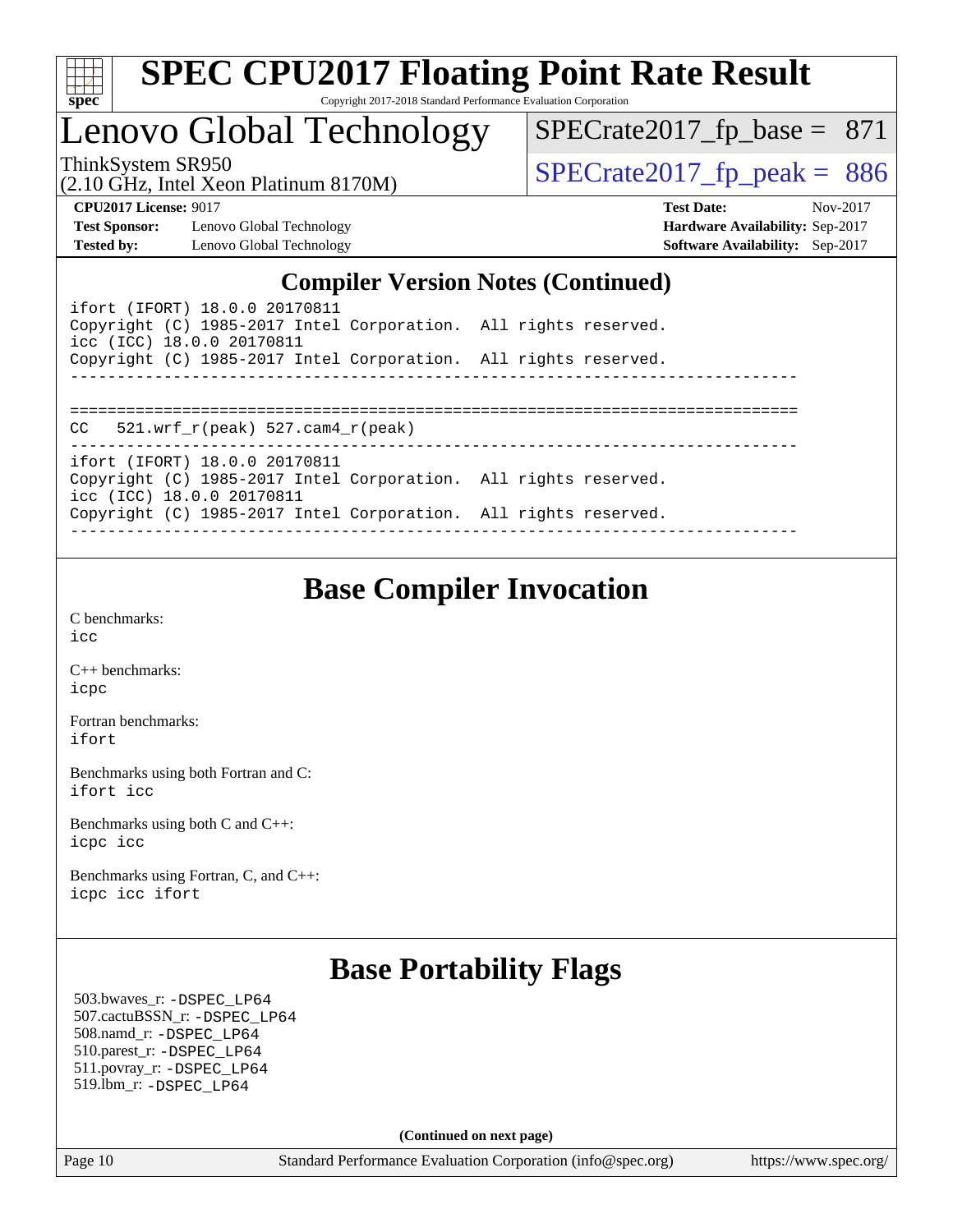

### Lenovo Global Technology

ThinkSystem SR950<br>(2.10 GHz, Intel Xeon Platinum 8170M)  $SPECrate2017_fp\_peak = 886$  $SPECTate2017_fp\_base = 871$ 

(2.10 GHz, Intel Xeon Platinum 8170M)

**[Test Sponsor:](http://www.spec.org/auto/cpu2017/Docs/result-fields.html#TestSponsor)** Lenovo Global Technology **[Hardware Availability:](http://www.spec.org/auto/cpu2017/Docs/result-fields.html#HardwareAvailability)** Sep-2017 **[Tested by:](http://www.spec.org/auto/cpu2017/Docs/result-fields.html#Testedby)** Lenovo Global Technology **[Software Availability:](http://www.spec.org/auto/cpu2017/Docs/result-fields.html#SoftwareAvailability)** Sep-2017

**[CPU2017 License:](http://www.spec.org/auto/cpu2017/Docs/result-fields.html#CPU2017License)** 9017 **[Test Date:](http://www.spec.org/auto/cpu2017/Docs/result-fields.html#TestDate)** Nov-2017

### **[Base Portability Flags \(Continued\)](http://www.spec.org/auto/cpu2017/Docs/result-fields.html#BasePortabilityFlags)**

 521.wrf\_r: [-DSPEC\\_LP64](http://www.spec.org/cpu2017/results/res2017q4/cpu2017-20171211-01466.flags.html#suite_basePORTABILITY521_wrf_r_DSPEC_LP64) [-DSPEC\\_CASE\\_FLAG](http://www.spec.org/cpu2017/results/res2017q4/cpu2017-20171211-01466.flags.html#b521.wrf_r_baseCPORTABILITY_DSPEC_CASE_FLAG) [-convert big\\_endian](http://www.spec.org/cpu2017/results/res2017q4/cpu2017-20171211-01466.flags.html#user_baseFPORTABILITY521_wrf_r_convert_big_endian_c3194028bc08c63ac5d04de18c48ce6d347e4e562e8892b8bdbdc0214820426deb8554edfa529a3fb25a586e65a3d812c835984020483e7e73212c4d31a38223) 526.blender\_r: [-DSPEC\\_LP64](http://www.spec.org/cpu2017/results/res2017q4/cpu2017-20171211-01466.flags.html#suite_basePORTABILITY526_blender_r_DSPEC_LP64) [-DSPEC\\_LINUX](http://www.spec.org/cpu2017/results/res2017q4/cpu2017-20171211-01466.flags.html#b526.blender_r_baseCPORTABILITY_DSPEC_LINUX) [-funsigned-char](http://www.spec.org/cpu2017/results/res2017q4/cpu2017-20171211-01466.flags.html#user_baseCPORTABILITY526_blender_r_force_uchar_40c60f00ab013830e2dd6774aeded3ff59883ba5a1fc5fc14077f794d777847726e2a5858cbc7672e36e1b067e7e5c1d9a74f7176df07886a243d7cc18edfe67) 527.cam4\_r: [-DSPEC\\_LP64](http://www.spec.org/cpu2017/results/res2017q4/cpu2017-20171211-01466.flags.html#suite_basePORTABILITY527_cam4_r_DSPEC_LP64) [-DSPEC\\_CASE\\_FLAG](http://www.spec.org/cpu2017/results/res2017q4/cpu2017-20171211-01466.flags.html#b527.cam4_r_baseCPORTABILITY_DSPEC_CASE_FLAG) 538.imagick\_r: [-DSPEC\\_LP64](http://www.spec.org/cpu2017/results/res2017q4/cpu2017-20171211-01466.flags.html#suite_basePORTABILITY538_imagick_r_DSPEC_LP64) 544.nab\_r: [-DSPEC\\_LP64](http://www.spec.org/cpu2017/results/res2017q4/cpu2017-20171211-01466.flags.html#suite_basePORTABILITY544_nab_r_DSPEC_LP64) 549.fotonik3d\_r: [-DSPEC\\_LP64](http://www.spec.org/cpu2017/results/res2017q4/cpu2017-20171211-01466.flags.html#suite_basePORTABILITY549_fotonik3d_r_DSPEC_LP64) 554.roms\_r: [-DSPEC\\_LP64](http://www.spec.org/cpu2017/results/res2017q4/cpu2017-20171211-01466.flags.html#suite_basePORTABILITY554_roms_r_DSPEC_LP64)

### **[Base Optimization Flags](http://www.spec.org/auto/cpu2017/Docs/result-fields.html#BaseOptimizationFlags)**

#### [C benchmarks](http://www.spec.org/auto/cpu2017/Docs/result-fields.html#Cbenchmarks):

```
-xCORE-AVX2 -ipo -O3 -no-prec-div -qopt-prefetch -ffinite-math-only
-qopt-mem-layout-trans=3
C++ benchmarks: 
-xCORE-AVX2 -ipo -O3 -no-prec-div -qopt-prefetch -ffinite-math-only
-qopt-mem-layout-trans=3
Fortran benchmarks: 
-xCORE-AVX2 -ipo -O3 -no-prec-div -qopt-prefetch -ffinite-math-only
-qopt-mem-layout-trans=3 -nostandard-realloc-lhs -align array32byte
Benchmarks using both Fortran and C: 
-xCORE-AVX2 -ipo -O3 -no-prec-div -qopt-prefetch -ffinite-math-only
-qopt-mem-layout-trans=3 -nostandard-realloc-lhs -align array32byte
Benchmarks using both C and C++: 
-xCORE-AVX2 -ipo -O3 -no-prec-div -qopt-prefetch -ffinite-math-only
-qopt-mem-layout-trans=3
Benchmarks using Fortran, C, and C++: 
-xCORE-AVX2 -ipo -O3 -no-prec-div -qopt-prefetch -ffinite-math-only
-qopt-mem-layout-trans=3 -nostandard-realloc-lhs -align array32byte
                                Base Other Flags
```
[C benchmarks](http://www.spec.org/auto/cpu2017/Docs/result-fields.html#Cbenchmarks):  $-m64 - std = c11$  $-m64 - std = c11$ 

[C++ benchmarks:](http://www.spec.org/auto/cpu2017/Docs/result-fields.html#CXXbenchmarks) [-m64](http://www.spec.org/cpu2017/results/res2017q4/cpu2017-20171211-01466.flags.html#user_CXXbase_intel_intel64_18.0_af43caccfc8ded86e7699f2159af6efc7655f51387b94da716254467f3c01020a5059329e2569e4053f409e7c9202a7efc638f7a6d1ffb3f52dea4a3e31d82ab)

**(Continued on next page)**

Page 11 Standard Performance Evaluation Corporation [\(info@spec.org\)](mailto:info@spec.org) <https://www.spec.org/>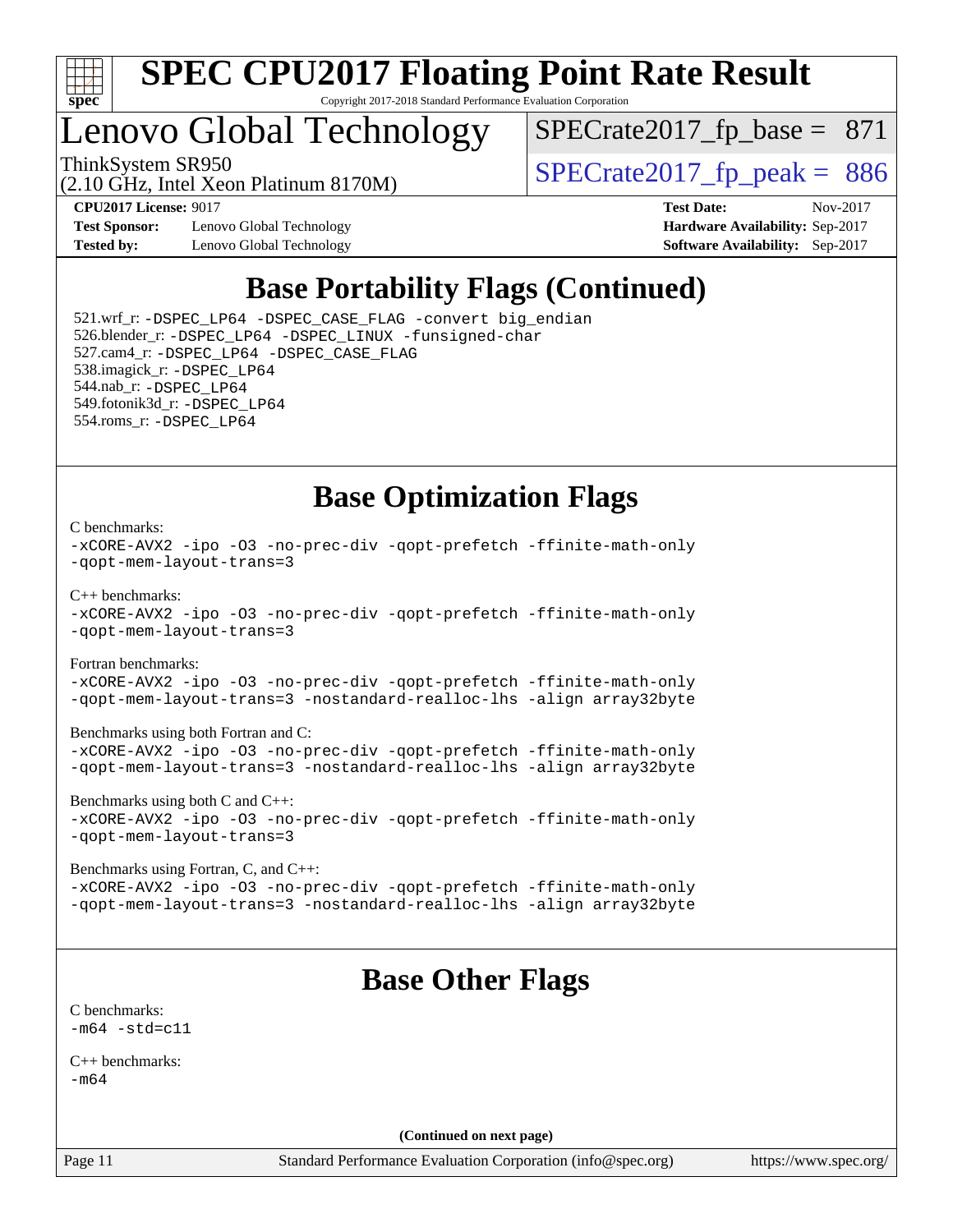

### Lenovo Global Technology

ThinkSystem SR950<br>(2.10 GHz, Intel Xeon Platinum 8170M)  $SPECrate2017_fp\_peak = 886$  $SPECTate2017_fp\_base = 871$ 

(2.10 GHz, Intel Xeon Platinum 8170M)

**[Test Sponsor:](http://www.spec.org/auto/cpu2017/Docs/result-fields.html#TestSponsor)** Lenovo Global Technology **[Hardware Availability:](http://www.spec.org/auto/cpu2017/Docs/result-fields.html#HardwareAvailability)** Sep-2017 **[Tested by:](http://www.spec.org/auto/cpu2017/Docs/result-fields.html#Testedby)** Lenovo Global Technology **[Software Availability:](http://www.spec.org/auto/cpu2017/Docs/result-fields.html#SoftwareAvailability)** Sep-2017

**[CPU2017 License:](http://www.spec.org/auto/cpu2017/Docs/result-fields.html#CPU2017License)** 9017 **[Test Date:](http://www.spec.org/auto/cpu2017/Docs/result-fields.html#TestDate)** Nov-2017

### **[Base Other Flags \(Continued\)](http://www.spec.org/auto/cpu2017/Docs/result-fields.html#BaseOtherFlags)**

[Fortran benchmarks](http://www.spec.org/auto/cpu2017/Docs/result-fields.html#Fortranbenchmarks):

[-m64](http://www.spec.org/cpu2017/results/res2017q4/cpu2017-20171211-01466.flags.html#user_FCbase_intel_intel64_18.0_af43caccfc8ded86e7699f2159af6efc7655f51387b94da716254467f3c01020a5059329e2569e4053f409e7c9202a7efc638f7a6d1ffb3f52dea4a3e31d82ab)

[Benchmarks using both Fortran and C](http://www.spec.org/auto/cpu2017/Docs/result-fields.html#BenchmarksusingbothFortranandC):  $-m64 - std= c11$  $-m64 - std= c11$ 

[Benchmarks using both C and C++](http://www.spec.org/auto/cpu2017/Docs/result-fields.html#BenchmarksusingbothCandCXX):  $-m64$   $-std=cl1$ 

[Benchmarks using Fortran, C, and C++:](http://www.spec.org/auto/cpu2017/Docs/result-fields.html#BenchmarksusingFortranCandCXX)  $-m64$   $-std=cl1$ 

### **[Peak Compiler Invocation](http://www.spec.org/auto/cpu2017/Docs/result-fields.html#PeakCompilerInvocation)**

[C benchmarks](http://www.spec.org/auto/cpu2017/Docs/result-fields.html#Cbenchmarks): [icc](http://www.spec.org/cpu2017/results/res2017q4/cpu2017-20171211-01466.flags.html#user_CCpeak_intel_icc_18.0_66fc1ee009f7361af1fbd72ca7dcefbb700085f36577c54f309893dd4ec40d12360134090235512931783d35fd58c0460139e722d5067c5574d8eaf2b3e37e92)

[C++ benchmarks:](http://www.spec.org/auto/cpu2017/Docs/result-fields.html#CXXbenchmarks) [icpc](http://www.spec.org/cpu2017/results/res2017q4/cpu2017-20171211-01466.flags.html#user_CXXpeak_intel_icpc_18.0_c510b6838c7f56d33e37e94d029a35b4a7bccf4766a728ee175e80a419847e808290a9b78be685c44ab727ea267ec2f070ec5dc83b407c0218cded6866a35d07)

[Fortran benchmarks](http://www.spec.org/auto/cpu2017/Docs/result-fields.html#Fortranbenchmarks): [ifort](http://www.spec.org/cpu2017/results/res2017q4/cpu2017-20171211-01466.flags.html#user_FCpeak_intel_ifort_18.0_8111460550e3ca792625aed983ce982f94888b8b503583aa7ba2b8303487b4d8a21a13e7191a45c5fd58ff318f48f9492884d4413fa793fd88dd292cad7027ca)

[Benchmarks using both Fortran and C](http://www.spec.org/auto/cpu2017/Docs/result-fields.html#BenchmarksusingbothFortranandC): [ifort](http://www.spec.org/cpu2017/results/res2017q4/cpu2017-20171211-01466.flags.html#user_CC_FCpeak_intel_ifort_18.0_8111460550e3ca792625aed983ce982f94888b8b503583aa7ba2b8303487b4d8a21a13e7191a45c5fd58ff318f48f9492884d4413fa793fd88dd292cad7027ca) [icc](http://www.spec.org/cpu2017/results/res2017q4/cpu2017-20171211-01466.flags.html#user_CC_FCpeak_intel_icc_18.0_66fc1ee009f7361af1fbd72ca7dcefbb700085f36577c54f309893dd4ec40d12360134090235512931783d35fd58c0460139e722d5067c5574d8eaf2b3e37e92)

[Benchmarks using both C and C++](http://www.spec.org/auto/cpu2017/Docs/result-fields.html#BenchmarksusingbothCandCXX): [icpc](http://www.spec.org/cpu2017/results/res2017q4/cpu2017-20171211-01466.flags.html#user_CC_CXXpeak_intel_icpc_18.0_c510b6838c7f56d33e37e94d029a35b4a7bccf4766a728ee175e80a419847e808290a9b78be685c44ab727ea267ec2f070ec5dc83b407c0218cded6866a35d07) [icc](http://www.spec.org/cpu2017/results/res2017q4/cpu2017-20171211-01466.flags.html#user_CC_CXXpeak_intel_icc_18.0_66fc1ee009f7361af1fbd72ca7dcefbb700085f36577c54f309893dd4ec40d12360134090235512931783d35fd58c0460139e722d5067c5574d8eaf2b3e37e92)

[Benchmarks using Fortran, C, and C++:](http://www.spec.org/auto/cpu2017/Docs/result-fields.html#BenchmarksusingFortranCandCXX) [icpc](http://www.spec.org/cpu2017/results/res2017q4/cpu2017-20171211-01466.flags.html#user_CC_CXX_FCpeak_intel_icpc_18.0_c510b6838c7f56d33e37e94d029a35b4a7bccf4766a728ee175e80a419847e808290a9b78be685c44ab727ea267ec2f070ec5dc83b407c0218cded6866a35d07) [icc](http://www.spec.org/cpu2017/results/res2017q4/cpu2017-20171211-01466.flags.html#user_CC_CXX_FCpeak_intel_icc_18.0_66fc1ee009f7361af1fbd72ca7dcefbb700085f36577c54f309893dd4ec40d12360134090235512931783d35fd58c0460139e722d5067c5574d8eaf2b3e37e92) [ifort](http://www.spec.org/cpu2017/results/res2017q4/cpu2017-20171211-01466.flags.html#user_CC_CXX_FCpeak_intel_ifort_18.0_8111460550e3ca792625aed983ce982f94888b8b503583aa7ba2b8303487b4d8a21a13e7191a45c5fd58ff318f48f9492884d4413fa793fd88dd292cad7027ca)

### **[Peak Portability Flags](http://www.spec.org/auto/cpu2017/Docs/result-fields.html#PeakPortabilityFlags)**

Same as Base Portability Flags

### **[Peak Optimization Flags](http://www.spec.org/auto/cpu2017/Docs/result-fields.html#PeakOptimizationFlags)**

[C benchmarks:](http://www.spec.org/auto/cpu2017/Docs/result-fields.html#Cbenchmarks)

**(Continued on next page)**

Page 12 Standard Performance Evaluation Corporation [\(info@spec.org\)](mailto:info@spec.org) <https://www.spec.org/>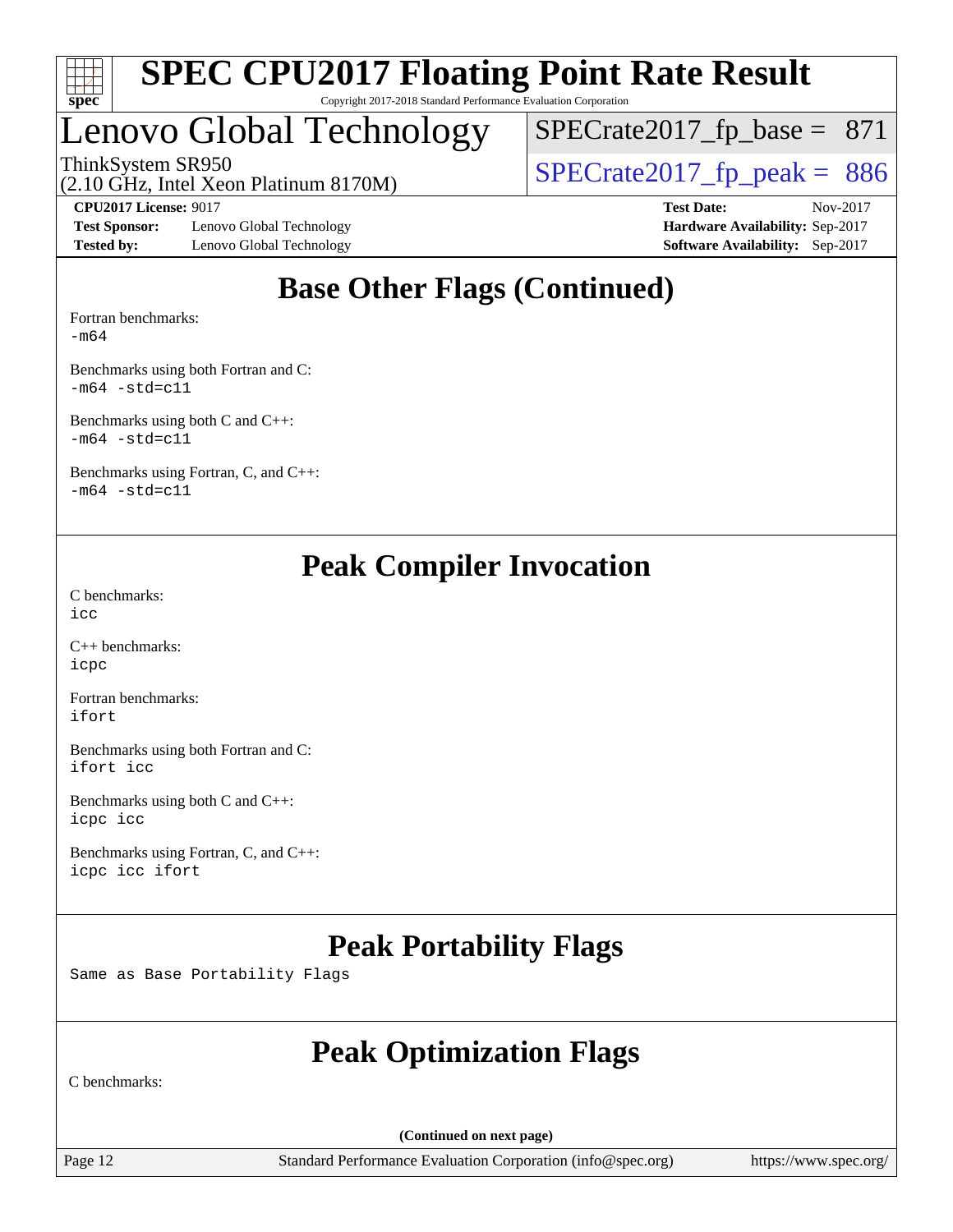

# **[SPEC CPU2017 Floating Point Rate Result](http://www.spec.org/auto/cpu2017/Docs/result-fields.html#SPECCPU2017FloatingPointRateResult)**

Copyright 2017-2018 Standard Performance Evaluation Corporation

### Lenovo Global Technology

ThinkSystem SR950<br>  $(2.10 \text{ GHz})$  Intel Year Platinum 8170M)  $SPECTate2017_fp\_base = 871$ 

(2.10 GHz, Intel Xeon Platinum 8170M)

**[Test Sponsor:](http://www.spec.org/auto/cpu2017/Docs/result-fields.html#TestSponsor)** Lenovo Global Technology **[Hardware Availability:](http://www.spec.org/auto/cpu2017/Docs/result-fields.html#HardwareAvailability)** Sep-2017 **[Tested by:](http://www.spec.org/auto/cpu2017/Docs/result-fields.html#Testedby)** Lenovo Global Technology **[Software Availability:](http://www.spec.org/auto/cpu2017/Docs/result-fields.html#SoftwareAvailability)** Sep-2017

**[CPU2017 License:](http://www.spec.org/auto/cpu2017/Docs/result-fields.html#CPU2017License)** 9017 **[Test Date:](http://www.spec.org/auto/cpu2017/Docs/result-fields.html#TestDate)** Nov-2017

### **[Peak Optimization Flags \(Continued\)](http://www.spec.org/auto/cpu2017/Docs/result-fields.html#PeakOptimizationFlags)**

```
 519.lbm_r: -prof-gen(pass 1) -prof-use(pass 2) -ipo -xCORE-AVX2 -O3
-no-prec-div -qopt-prefetch -ffinite-math-only
-qopt-mem-layout-trans=3
 538.imagick_r: -xCORE-AVX2 -ipo -O3 -no-prec-div -qopt-prefetch
-ffinite-math-only -qopt-mem-layout-trans=3
 544.nab_r: Same as 519.lbm_r
C++ benchmarks: 
-prof-gen(pass 1) -prof-use(pass 2) -ipo -xCORE-AVX2 -O3
-no-prec-div -qopt-prefetch -ffinite-math-only
-qopt-mem-layout-trans=3
Fortran benchmarks: 
 503.bwaves_r: -xCORE-AVX2 -ipo -O3 -no-prec-div -qopt-prefetch
-ffinite-math-only -qopt-mem-layout-trans=3
-nostandard-realloc-lhs -align array32byte
 549.fotonik3d_r: Same as 503.bwaves_r
 554.roms_r: -prof-gen(pass 1) -prof-use(pass 2) -ipo -xCORE-AVX2 -O3
-no-prec-div -qopt-prefetch -ffinite-math-only
-qopt-mem-layout-trans=3 -nostandard-realloc-lhs
-align array32byte
Benchmarks using both Fortran and C: 
-prof-gen(pass 1) -prof-use(pass 2) -ipo -xCORE-AVX2 -O3
-no-prec-div -qopt-prefetch -ffinite-math-only
-qopt-mem-layout-trans=3 -nostandard-realloc-lhs -align array32byte
Benchmarks using both C and C++: 
-prof-gen(pass 1) -prof-use(pass 2) -ipo -xCORE-AVX2 -O3
-no-prec-div -qopt-prefetch -ffinite-math-only
-qopt-mem-layout-trans=3
Benchmarks using Fortran, C, and C++: 
-prof-gen(pass 1) -prof-use(pass 2) -ipo -xCORE-AVX2 -O3
-no-prec-div -qopt-prefetch -ffinite-math-only
-qopt-mem-layout-trans=3 -nostandard-realloc-lhs -align array32byte
```